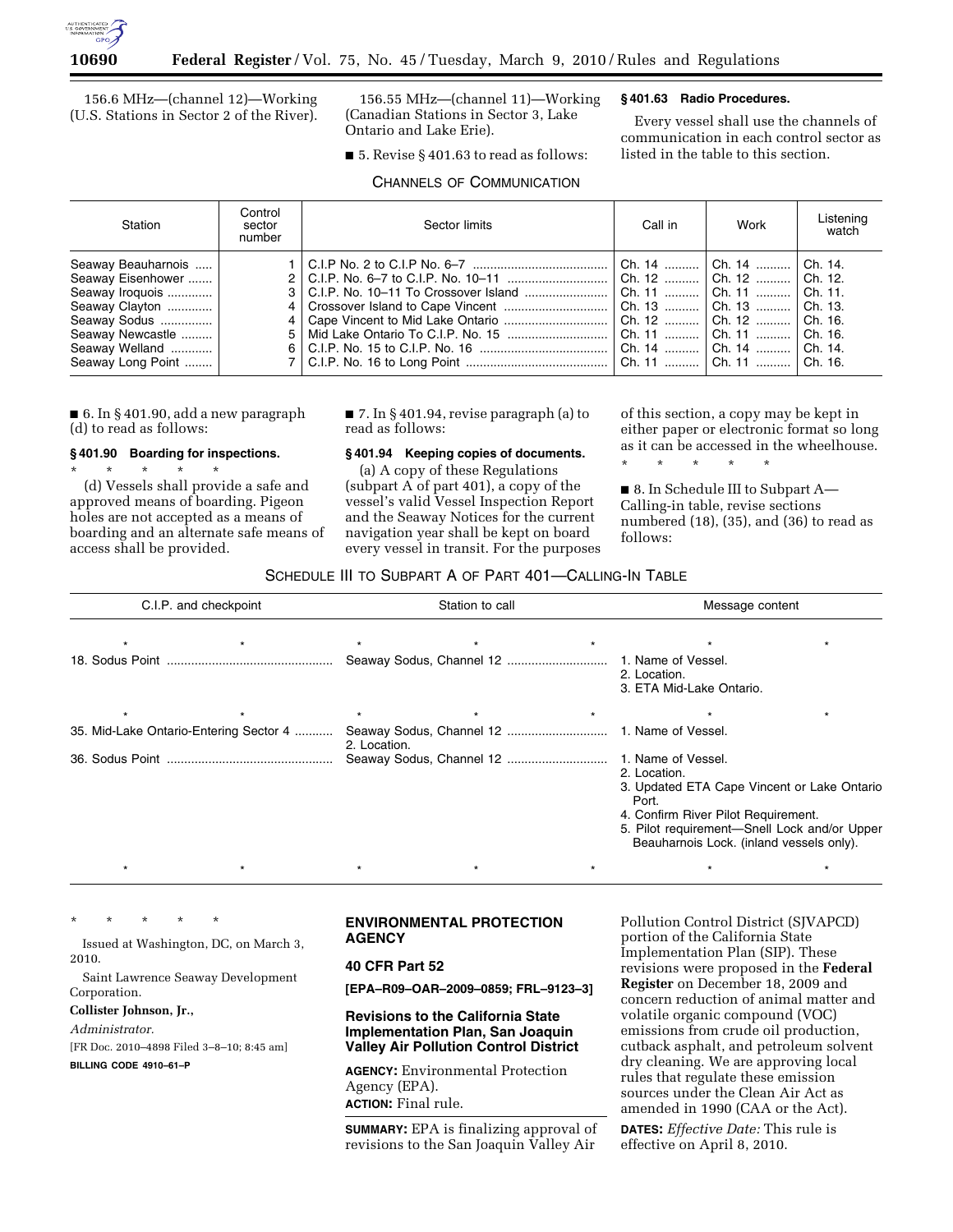**ADDRESSES:** EPA has established docket number EPA–R09–OAR–2009–0859 for this action. The index to the docket is available electronically at *http:// www.regulations.gov* and in hard copy at EPA Region IX, 75 Hawthorne Street, San Francisco, California. While all documents in the docket are listed in the index, some information may be publicly available only at the hard copy location (*e.g.,* copyrighted material), and some may not be publicly available in

either location (*e.g.,* CBI). To inspect the hard copy materials, please schedule an appointment during normal business hours with the contact listed in the **FOR FURTHER INFORMATION CONTACT** section.

## **FOR FURTHER INFORMATION CONTACT:**

Joanne Wells, EPA Region IX, (415) 947–4118, *wells.joanne@epa.gov.* 

#### **SUPPLEMENTARY INFORMATION:**

Throughout this document, "we," "us" and "our" refer to EPA.

# **Table of Contents**

## I. Proposed Action

II. Public Comments and EPA Responses III. EPA Action

IV. Statutory and Executive Order Reviews

#### **I. Proposed Action**

On December 18, 2009 (74 FR 67154), EPA proposed to approve the following rules into the California SIP.

| Local agency       | Rule No. | Rule title                                                                             | Amended              | Submitted          |
|--------------------|----------|----------------------------------------------------------------------------------------|----------------------|--------------------|
| SJVAPCD<br>SJVAPCD |          |                                                                                        | 12/17/92<br>12/17/92 | 8/24/07<br>8/24/07 |
| SJVAPCD  '         |          | 4641 Cutback, Slow Cure, and Emulsified Asphalt, Paving and Maintenance<br>Operations. | 12/17/92             | 8/24/07            |
| SJVAPCD            |          |                                                                                        | 12/17/92             | 8/24/07            |

We proposed to approve these rules because we determined that they complied with the relevant CAA requirements. Our proposed action contains more information on the rules and our evaluation.

## **II. Public Comments and EPA Responses**

EPA's proposed action provided a 30 day public comment period. We did not receive any comments on the proposed action.

#### **III. EPA Action**

No comments were submitted that change our assessment that the submitted rules comply with the relevant CAA requirements. Therefore, as authorized in section 110(k)(3) of the Act, EPA is fully approving these rules into the California SIP.

#### **IV. Statutory and Executive Order Reviews**

Under the Clean Air Act, the Administrator is required to approve a SIP submission that complies with the provisions of the Act and applicable Federal regulations. 42 U.S.C. 7410(k); 40 CFR 52.02(a). Thus, in reviewing SIP submissions, EPA's role is to approve State choices, provided that they meet the criteria of the Clean Air Act. Accordingly, this action merely approves State law as meeting Federal requirements and does not impose additional requirements beyond those imposed by State law. For that reason, this action:

• Is not a "significant regulatory action'' subject to review by the Office of Management and Budget under Executive Order 12866 (58 FR 51735, October 4, 1993);

• Does not impose an information collection burden under the provisions of the Paperwork Reduction Act (44 U.S.C. 3501 *et seq.*);

• Is certified as not having a significant economic impact on a substantial number of small entities under the Regulatory Flexibility Act (5 U.S.C. 601 *et seq.*);

• Does not contain any unfunded mandate or significantly or uniquely affect small governments, as described in the Unfunded Mandates Reform Act of 1995 (Pub. L. 104–4);

• Does not have Federalism implications as specified in Executive Order 13132 (64 FR 43255, August 10, 1999);

• Is not an economically significant regulatory action based on health or safety risks subject to Executive Order 13045 (62 FR 19885, April 23, 1997);

• Is not a significant regulatory action subject to Executive Order 13211 (66 FR 28355, May 22, 2001);

• Is not subject to requirements of Section 12(d) of the National Technology Transfer and Advancement Act of 1995 (15 U.S.C. 272 note) because application of those requirements would be inconsistent with the Clean Air Act; and

• Does not provide EPA with the discretionary authority to address, as appropriate, disproportionate human health or environmental effects, using practicable and legally permissible methods, under Executive Order 12898 (59 FR 7629, February 16, 1994).

In addition, this rule does not have tribal implications as specified by Executive Order 13175 (65 FR 67249, November 9, 2000), because the SIP is not approved to apply in Indian country located in the State, and EPA notes that it will not impose substantial direct costs on tribal governments or preempt tribal law.

The Congressional Review Act, 5 U.S.C. 801 *et seq.,* as added by the Small Business Regulatory Enforcement Fairness Act of 1996, generally provides that before a rule may take effect, the agency promulgating the rule must submit a rule report, which includes a copy of the rule, to each House of the Congress and to the Comptroller General of the United States. EPA will submit a report containing this action and other required information to the U.S. Senate, the U.S. House of Representatives, and the Comptroller General of the United States prior to publication of the rule in the **Federal Register**. A major rule cannot take effect until 60 days after it is published in the **Federal Register**. This action is not a "major rule" as defined by 5 U.S.C. 804(2).

Under section 307(b)(1) of the Clean Air Act, petitions for judicial review of this action must be filed in the United States Court of Appeals for the appropriate circuit by May 10, 2010. Filing a petition for reconsideration by the Administrator of this final rule does not affect the finality of this action for the purposes of judicial review nor does it extend the time within which a petition for judicial review may be filed, and shall not postpone the effectiveness of such rule or action. This action may not be challenged later in proceedings to enforce its requirements (see section 307(b)(2)).

#### **List of Subjects in 40 CFR Part 52**

Environmental protection, Air pollution control, Incorporation by reference, Intergovernmental relations, Ozone, Reporting and recordkeeping requirements, Volatile organic compounds.